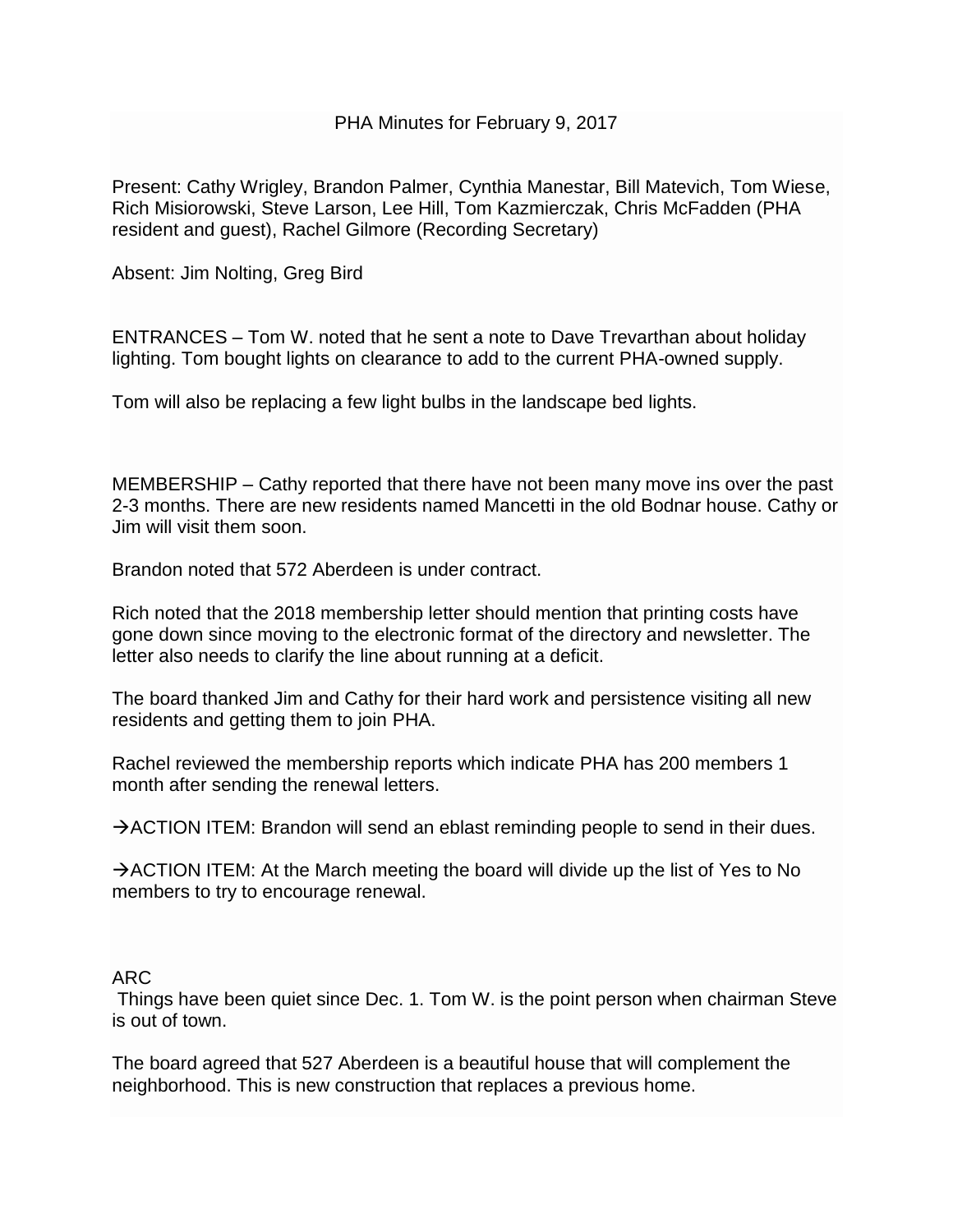FINANCIAL - update from Kaz.

Tom K. reviewed the pie chart showing expenses for 2016. Two-thirds of PHA expenses are for entrance maintenance.

Tom reviewed 2016 dues. \$24,525 was collected with \$1800 in pre-paid 2017 dues. The expenses for 2016 were \$25,003.

Tom noted that PHA may be refunding a portion of plan review fees paid by a resident in 2016 as the architect did not charge as much as anticipated for review.

There may also be an end of year 2016 water bill still to come in.

Tom noted that at best PHA is breaking even with the current \$100 dues. He reminded the board that the options for addressing that situation are to:

- a) Increase dues
- b) Reduce expenses
- c) Do both a and b

To date, 2017 dues have brought in about \$16,000. Expenses to date include the board's insurance policy and the mailing at FedEx.

 $\rightarrow$  ACTION ITEM Rachel will bill Lois Barz for the blanket condo dues for Brandon's building.

Rich noted that at the end of 2016, the database showed that 46% of Prestwick Drive residents joined, 65% of Aberdeen residents joined and 64% of the Far South residents joined.

Rich moved to accept the Treasurer's Report. Steve seconded. Motion carried.

SOCIAL – Bill reported that the Club membership director contacted him about hosting a cocktail party for PHA members to encourage them to join PCC.

He also said the Club board was considering a program where if a person was a member in good standing of PHA, they could join PCC as a dining-only member.

 $\rightarrow$  ACTION ITEM The board will invite the membership director to an upcoming meeting to explain these programs.

Brandon reported that Don and Jeanne Schwarz are hosting a candidate night for Mayor Holland for Prestwick residents, and Don asked Brandon to introduce the mayor. After discussion, the board agreed that Brandon should not introduce Mayor Holland in an official PHA capacity as that would appear to be an endorsement.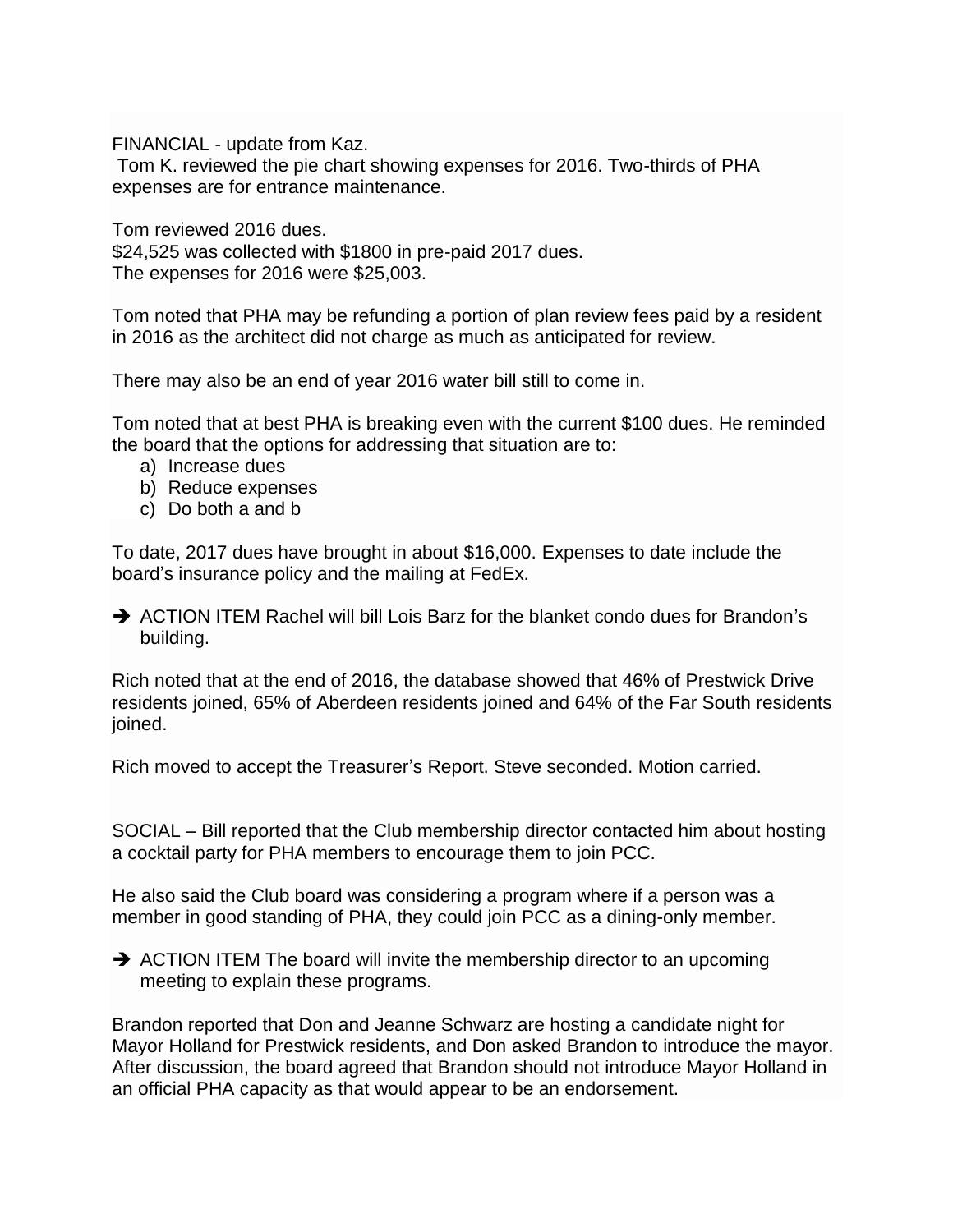The board also agreed that Brandon should email both candidates with several questions regarding PHA concerns and ask for a written response that will be shared in the PHA newsletter.

 $\rightarrow$  ACTION ITEM The board will send questions to Brandon who will email the candidates.

### **SECURITY**

No report.

## **WEBSITE**

Updates were done at the end of the year.

 $\rightarrow$  ACTION ITEM Rachel will email Jason Soderlind to ask who owns the domain name and also if the password is changing for the 2017 directory. In addition, she will ask about new entrance pictures that were submitted but do not appear to be posted.

Discussion was held on PHA operating and updating the website on their own. Consensus was that it is probably best to have an outside vendor handle that but perhaps there is a way to cut costs with that.

GOVERNMENTAL

Bill is ready to send the State of Illinois Annual Report.

 $\rightarrow$  ACTION ITEM Tom K. will cut a check for the \$10 filing fee and get it to Bill.

# CODE ENFORCEMENT –

Lee reported that things have improved. However, he is still working with the Village on the same list of violations from 2015. In addition, the Village won't address landscaping issues over the winter.

The board agreed that a good question for the mayoral candidates would be what the Village plans to do with this issue to help PHA keep the neighborhood looking good.

The board discussed the previous issue with the old Daly house and agreed that good communication and follow up resulted in the situation being resolved.